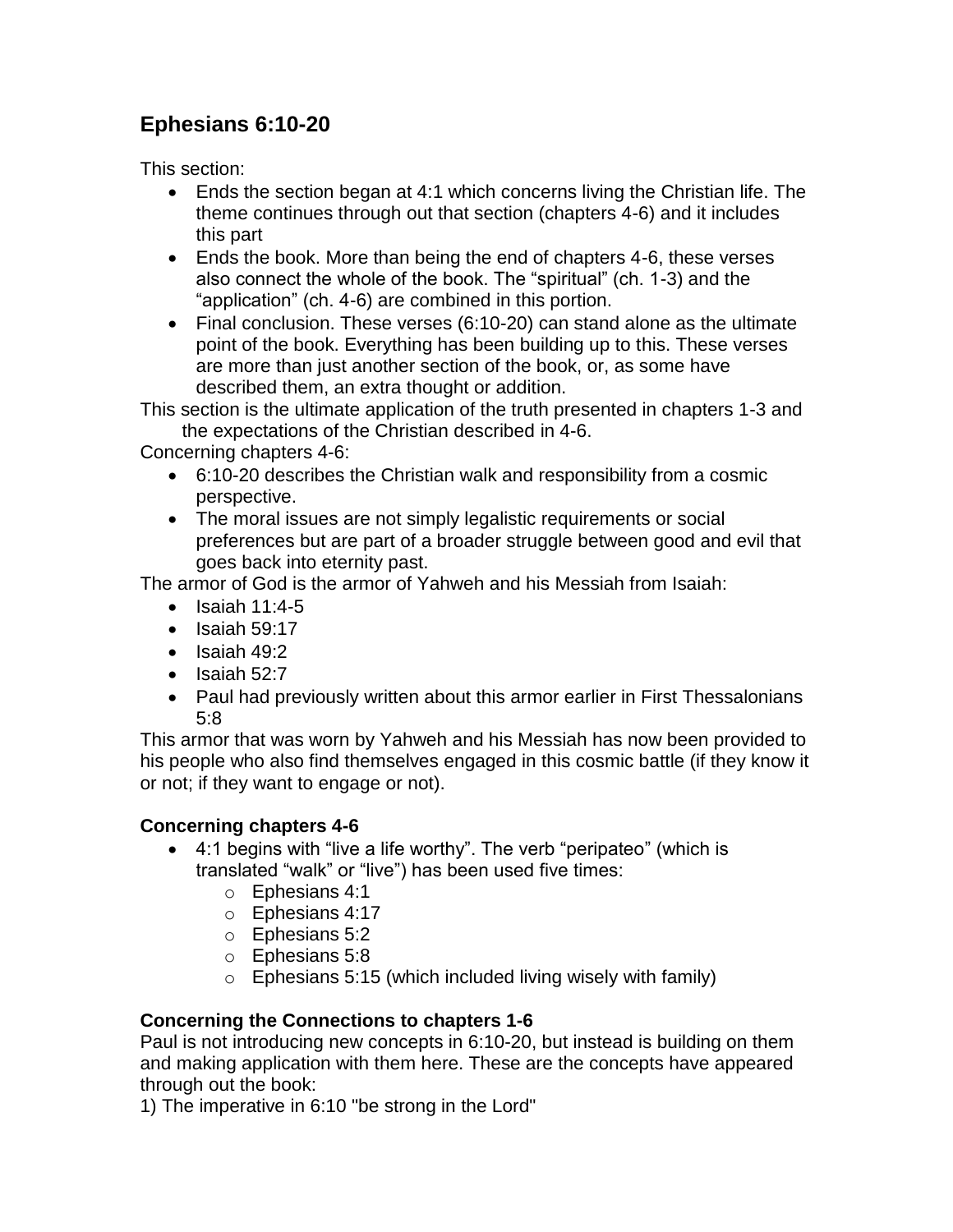- 1:19-20 power of resurrection
- 3:16 strengthening through the Spirit
- 3:20 praise that God's power is at work among them
- 1:21 Christ has already triumphed over the powers
- $\bullet$  3:10 (same)

2) The disobedient are still a problem

- $2:2$
- $4:27$
- $1:21$
- 3:10
- 5:16

3) Heavenly Realm

• 3:10

## 4) Truth

- $1:13$
- $-4:15, 21, 24, 25$
- 5:9

5) Righteousness

- $-4:24$
- 5:9

6) Peace

- $1:2$
- $2:14-18$
- $-4:3$

7) The gospel

- $1:13$
- 3:6
- $2:17$
- 3:8

8) Word of God

- $1:13$
- 5:26

9) Salvation

- $1:13$
- $2:5, 8$
- 5:23